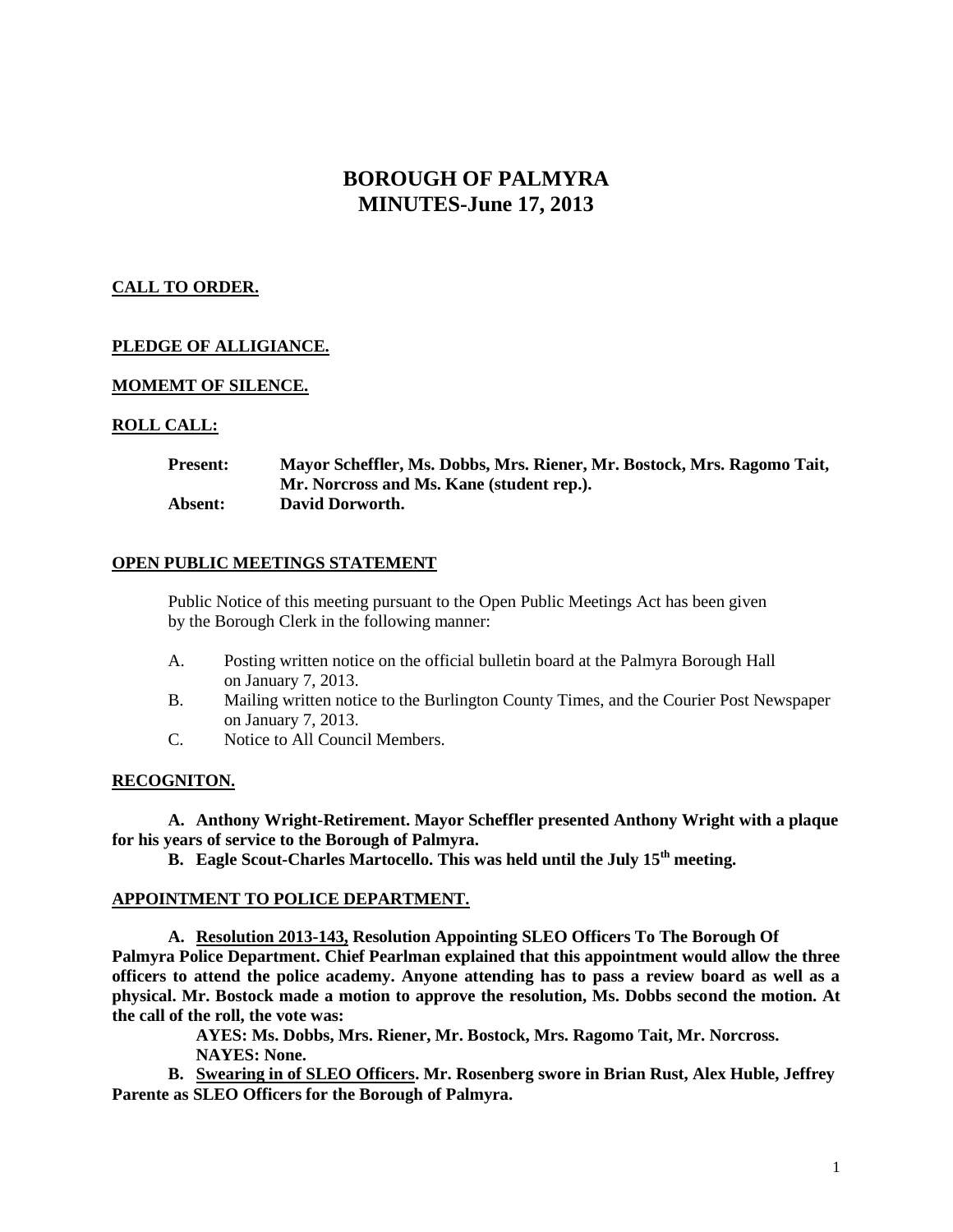**APPROVAL OF MINUTES. May 20, 2013(absent Bostock, Norcross) and June 3, 2013(absent Riener, Tait). Mrs. Riener made a motion to approve the minutes from May 20 and June 3, 2013, Mr. Bostock second the motion. At the call of the roll, the vote was:**

**AYES: Mrs. Dobbs, Mrs. Riener, Mr. Bostock, Mrs. Ragomo Tait, Mr. Norcross. NAYES: None.**

**ABSTAIN: Mr. Bostock and Mr. Norcross abstained from the minutes of May 20, Mrs. Riener and Mrs. Ragomo Tait abstained from the minutes of June 3, 2013.**

#### **COORESPONDENCE.**

**A. Letter of thank you from Charles Street School-Mayor Scheffler explained that Tom Ryan received a letter of thanks from the Charles Street School in the Borough for having a recycling/clean communities show put on for the school children.** 

**B. Mayor Scheffler read a letter from the Board of Education thanking the Borough for working together with them during the year.**

**NEW BUSINESS. Consent Agenda- Items A-M will be enacted as a single motion, if any resolution needs additional discussion it will be removed from the consent agenda and voted on separately. Mayor Scheffler read the titles of the resolutions into the record. Mr. Norcross made a motion to approve the consent agenda with removal of 2013-145 and 2013-156, Mr. Bostock second the motion. At the call of the roll, the vote was:**

**AYES: Ms. Dobbs, Mrs. Riener, Mr. Bostock, Mrs. Ragomo Tait, Mr. Norcross. NAYES: None**

**ABSTAIN: Mrs. Riener abstained from Resolution 2013-146.**

**A. Resolution 2013-144, Resolution Approving The Settlement Of The Litigation Captioned ETK, LLC v. Borough Of Palmyra.**

**B. Resolution 2013-145, Resolution Authorizing The Release Of The Maintenance Guarantee Posted by Fabbri Builders, Inc. For The Construction Of The Community Center-Contract P2009-1A. (This resolution was tabled.)**

**C. Resolution 2013-146, Resolution Authorizing The Release Of The Maintenance Guarantee Posted By Charles Marandino, LLC For The Parry Avenue Phase I Contract #P-2010-1.**

**D. Resolution 2013-147 , Resolution Authorizing The Release Of The Maintenance Guarantee Posted 324 Garfield Avenue.** 

**E. Resolution 2013-148, Resolution Authorizing The Cancellation OF Taxes Of A Totally Disabled Veteran For James Rich Located At Block 34, Lot. 2.01 Tax Year 2013 And Thereafter And Refunding Taxes Paid.** 

**F. Resolution 2013-149, Resolution Authorizing The Payment Of Bills In The Amount Of \$231,648.56. .**

**G. Resolution 2013-150, Resolution Authorizing Application To The County Of Burlington For Municipal Park Development Program Funds.** 

**H. Resolution 2013-151, Resolution Authorizing The Release Of The Performance Guarantee Posted By F.C. Kerbeck For Improvements#104340010.**

**I. Resolution 2013-152, Resolution Authorizing The Release Of The Performance Guarantee Posted By F.C. Kerbeck for Parking Lot Improvements#Bond104340013.**

**J. Resolution 2013-153, Resolution Authorizing Contract With Approved State Contract Vendor Day Chevrolet Inc. For Purpose Of Purchasing Goods Or Services Pursuant To N.J.S.A. 40A: 11-12a. (Chevy**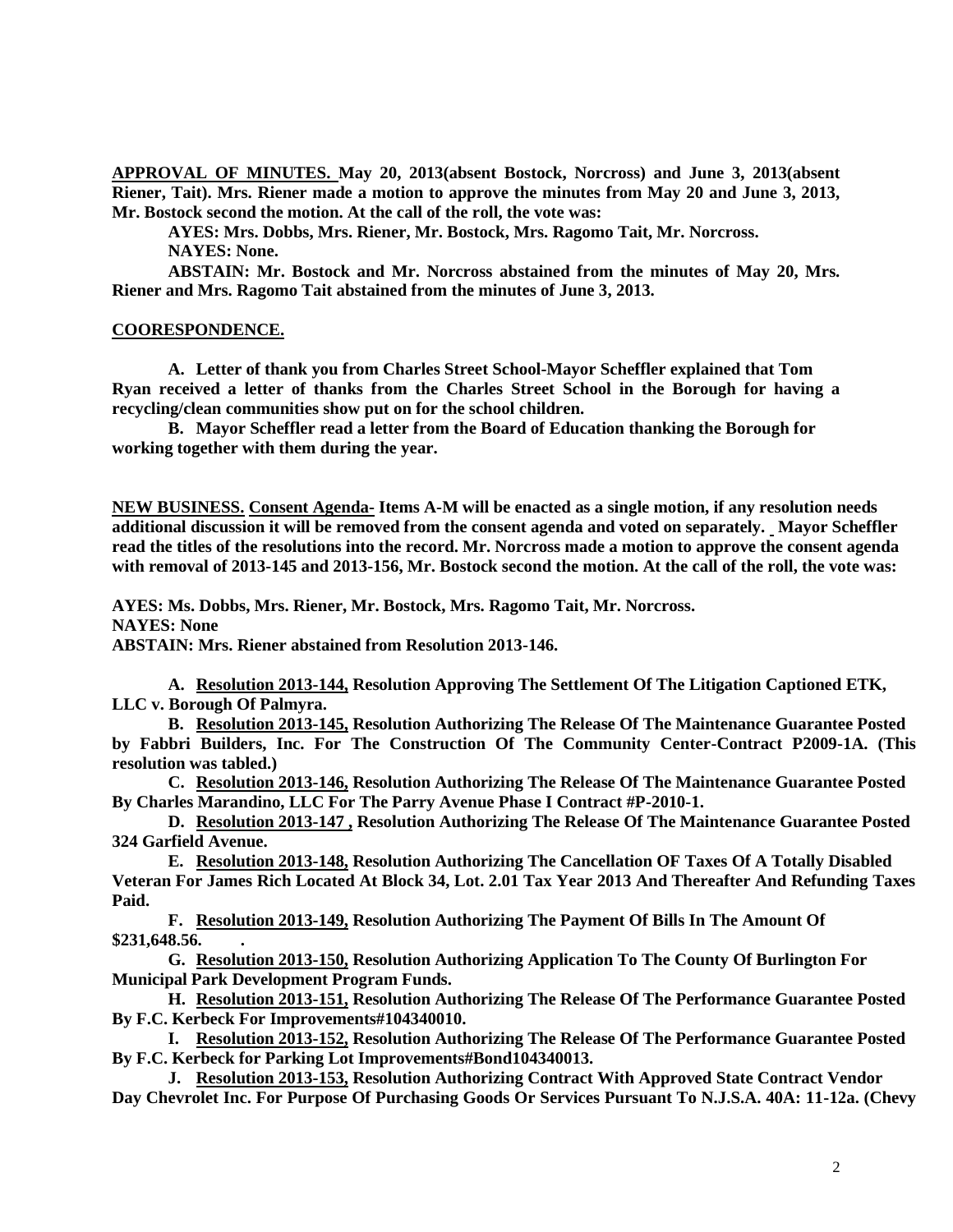**Tahoe).**

**K. Resolution 2013-154- Resolution Authorizing The Sale Of Property No Longer Needed For Public Use On An Online Auction Website. (impound vehicles).**

**L. Resolution 2013-155, Resolution Awarding Contract To Eastern Environmental LLC For The 2013 Tree Maintenance Contract.**

**M. Resolution 2013-156, Resolution Setting Fees For Additional Trash Cart Receptacles For Residential Customers At \$95.00 And Commercial Customers At \$145.00. (This resolution was tabled).**

**N. Approval of Treasurer's Report-May, 2013. Mrs. Riener made a motion to approve the treasurer's report, Ms. Dobbs second the motion. All members present voted in favor of the motion.**

**ORDINANCES ON FIRST READING. (public hearing on July 15).**

**A. Ordinance 2013-21, An Ordinance Of The Borough Of Palmyra, In The County Of Burlington, New Jersey; Providing For Various Capital Improvements And Related Expenses In And for The Borough, Appropriating \$1,713,800 Therefor, Authorizing The Issuance Of \$1,628,110 In General Improvement Bonds Or Notes Of The Borough To Finance The Same. Mayor Scheffler read the title of the ordinance into the record. Mr. Norcross made a motion to adopt the ordinance on first reading, Mr. Bostock second the motion. At the call of the roll, the vote was:**

**AYES: Ms. Dobbs, Mrs. Riener, Mr. Bostock, Mrs. Ragomo Tait, Mr. Norcross.**

**NAYES: None. The ordinance was adopted on first reading and will be heard on second and final reading at the regular council meeting of July 15, 2013.**

**B. Ordinance 2013-22, An Ordinance Of The Borough Of Palmyra, In The County Of Burlington, New Jersey; Providing For Improvements To And The Acquisition Of Equipment For Use By The Borough's** 

**Sewer Utility, Appropriating \$350,000 Therefor, Authorizing The Issuance Of \$350,000 In Sewer Utility Bonds Or Notes Of The Borough To Finance The Same. Mayor Scheffler read the title of the ordinance into the record. Mr. Norcross made a motion to adopt the ordinance on first reading, Ms. Dobbs second the motion. At the call of the roll, the vote was:**

**AYES: Ms. Dobbs, Mrs. Riener, Mr. Bostock, Mrs. Ragomo Tait, Mr. Norcross.**

**NAYES: None. The ordinance was adopted on first reading and will be heard on second and final reading at the regular council meeting of July 15, 2013.**

#### **ORDINANCES ON SECOND READING. (public hearing).**

**A. Ordinance 2013-12, An Ordinance Amending Chapter 90 Vehicles And Traffic Parking**

**Prohibited Certain Hours (Broad Street). Mrs. Riener made a motion to withdraw this ordinance, Mr. Bostock second the motion. At the call of the roll, the vote was:**

**AYES: Ms. Dobbs, Mrs. Riener, Mr. Bostock, Mrs. Ragomo Tait, Mr. Norcross.**

**NAYES: None.**

**B. Ordinance 2013-13, An Ordinance Vacating The Paper Street In the Borough Of Palmyra That Is Located Between Blocks 156.01, Lots 1 and 1.03 And Block 158, Lot 2 On The Tax Map Of The Borough Of Palmyra. Mayor Scheffler read the title of the ordinance into the record. Mr. Rosenberg explained that this was just a paper street located adjacent to the F.C. Kerbeck property on Route 73 that was not being used by the general public. Mrs. Riener made a motion to open the ordinance to the public, Mr. Bostock second the motion. All members present voted in favor of the motion. No one from the public wishing to be heard, Mrs. Riener made a motion to close the public portion, Mrs. Ragomo Tait second the motion. All members present voted in favor of the motion. Mr. Norcross made a motion to adopt the ordinance, Mr. Bostock second the motion. At the call of the roll, the vote was:**

**AYES: Ms. Dobbs, Mrs. Riener, Mr. Bostock, Mrs. Ragomo Tait, Mr. Norcross.**

**NAYES: None. The ordinance was adopted on second and final reading and will take effect after publication**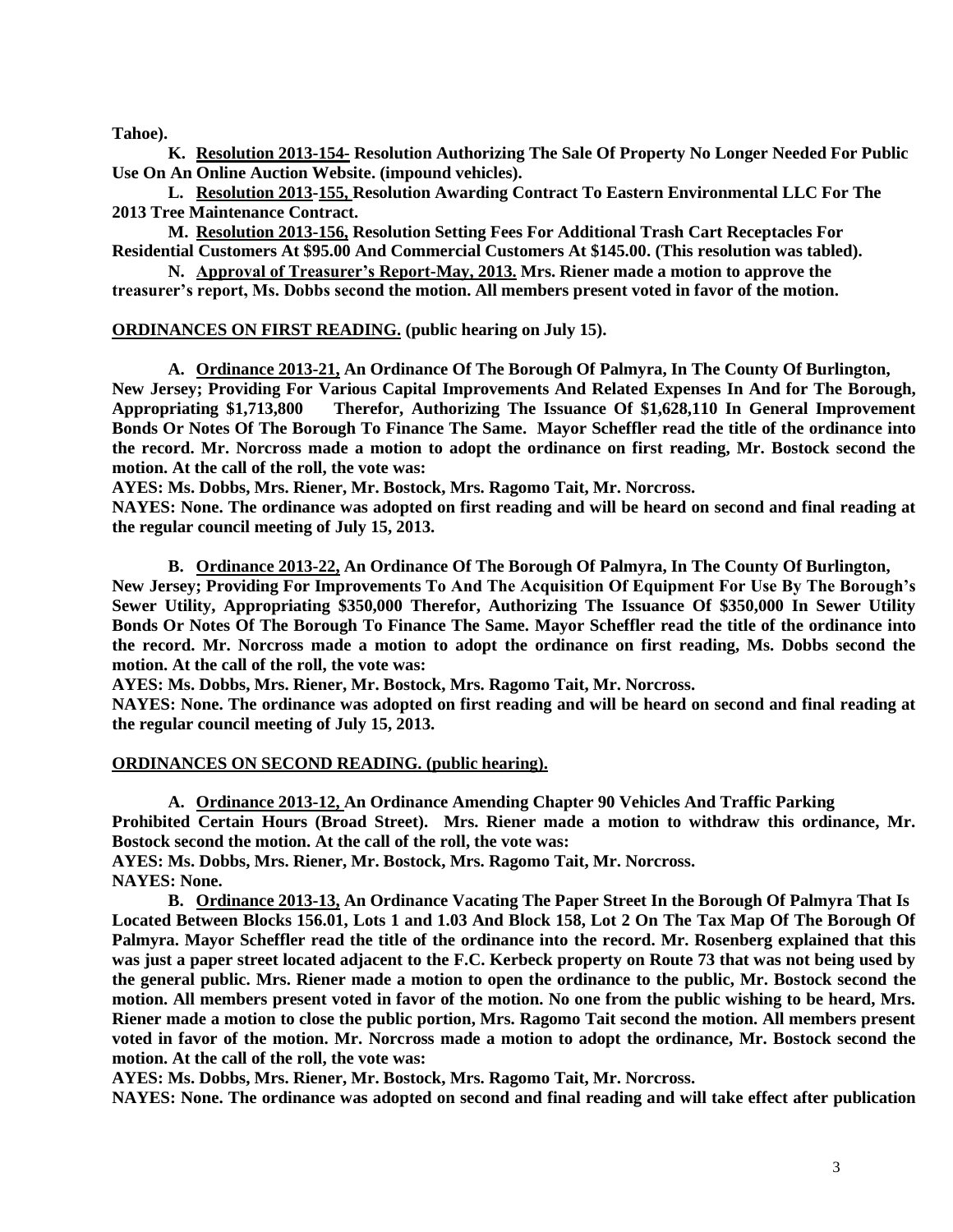**according to law.**

**C. Ordinance 2013-14, An Ordinance Requiring The Inspection, Registration And Licensing Of Residential Rental Properties In The Borough Of Palmyra. Mayor Scheffler recused herself. Mr. Bostock presided over the meeting and announced that due to the large number of people wanting to speak on the ordinance the public comment would be limited to three (3) minutes for each person and that council would withhold comment till the end of the public comment. Mr. Bostock recognized Mrs. Kilmer, Construction Official, Code Enforcement Officer, Zoning Officer. Mrs. Kilmer read the following letter into the record. Good evening Borough Council,**

**This is not the first, nor the second, but the third time that I have appeared before Borough Council to express my thoughts for the need of a rental ordinance.**

**Rental ordinances were proposed to borough council in 1994, 1998, 2007, 2009 and now 2013. My appeal this time is somewhat different as I now have unilateral support from my colleagues and of course there is the factual observation of the deterioration that the toll of time has taken on Palmyra's rental housing stock for not having an ordinance in place sooner.** 

**This ordinance affects many people on different levels. Whether it is the minority of Palmyra landlords here tonight, the Palmyra homeowner who lives next to, or drives by a rental unit, or the borough employees who receive complaints, issue violations and have witnessed over the years the deterioration of the town. Everyone here tonight is a stakeholder in the passage of this ordinance.**

**I would like everyone in this room ask themselves one question. What defines your hometown? For those who live in Palmyra. What defines Palmyra? Palmyra's demographics are similar to that of surrounding communities. Palmyra citizens are hardworking middle class folks. But what do others see? What do your relatives see when they visit? How about friends from out of town? I bet every one of you can automatically envision at least one home nearby that is a rental that has been in deplorable condition or has had police/EMS response and caused you embarrassment.**

**Now take that image and apply it to all sections of town. My point is the house in your vision is not unusual. Palmyra's housing stock has fallen into disrepair and is highly visible throughout just about all sections of town. Some may say that the borough is having trouble only with a handful of rentals. It is more than then a handful and they are scattered throughout town. So spread these problems around and you have a much bigger picture of exactly what Palmyra has become. They are not concentrated but because they are spread out it means that they affect many residents throughout our community.** 

**I can only give to you an estimate of legal rentals that would be affected by this ordinance. We really have no handle on how many rentals we have. I would say conservatively up close to 500, which are identified as legal apartments. That estimate is from 2008 and I believe to be is low; we had the foreclosure crisis which produced even more rentals, legal and I believe illegal. This is evidenced by the amount of smoke detector inspections I conduct which the majority are for rentals and not for resales.**

**Palmyra has had no real mechanism for tracking rentals. Although the landlord is legally bound to request a NJ State Division of Fire Safety Smoke/Carbon and Fire Extinguisher inspection resulting from a change of occupancy or resale of the property many do not. There is a Landlord Identity Registration Statement One and Two Unit Dwelling Registration Form that is to be filed with the borough clerk but many landlords do not fill it out and the borough has no recourse to ensure they do. So the Borough is limited in identifying legal and illegal apartments or having adequate landlord information.** 

**Why are some landlords downright mad about this ordinance? I have listened to landlords who have shared their concerns and the same concerns from years ago remain the same concerns you will hear tonight. One is what are we citing? Landlords would like to see a checklist of possible violations. Checklists are confining and are not all inclusive. Checklists have never been used by my office or by my predecessors in zoning, building, fire, plumbing, or electrical inspections. They narrow the mind of the inspector and are frowned upon in many towns.** 

**Another complaint is the amount of codes we can cite. Lets look at the codes that are proposed in the ordinance.**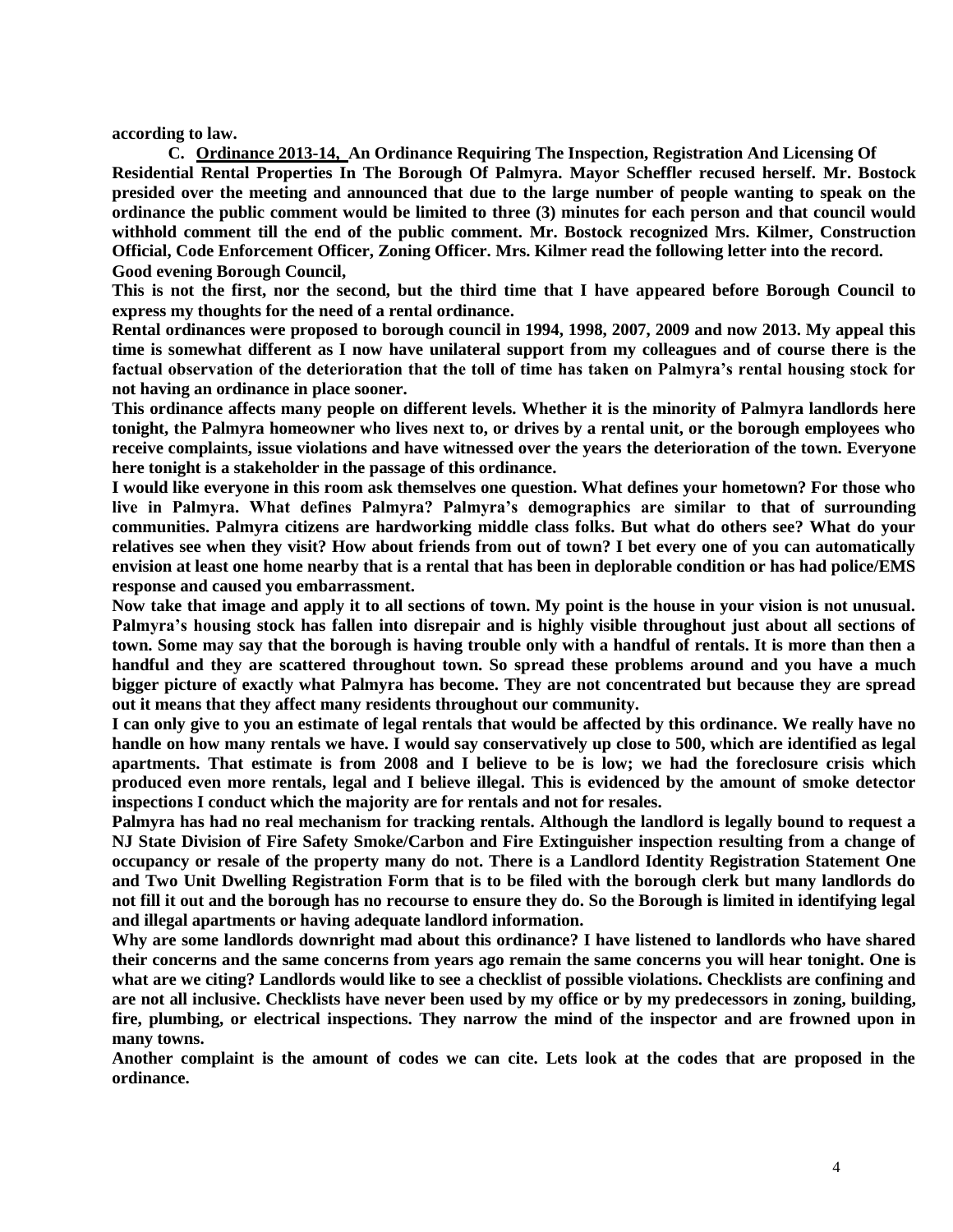- **The Palmyra Land Use/Zoning Ordinance, it can be found on the Borough's website.**
- **The New Jersey State Uniform Construction Code found on-line just Goggle New Jersey Uniform Construction Code The Uniform Construction Code, NJ Dept. of Community Affairs will appear.**
- **Palmyra Borough Code Chapter 142 Housing Standards found under the Borough of Palmyra website**
- **BOCA Property Maintenance Code, the Borough will be placing it on the Borough website.**
- **The New Jersey State Housing Code, Goggle New Jersey Department of Housing, Bureau of Housing Inspection, NJ Department of Community Affairs will appear.**

**If anyone cannot access any of these sites the Borough Clerk has copies of all codes for anyone's review as none proposed are new and have been in existence for years and some are used by a majority of other towns such as the State Housing Code and BOCA Property Maintenance Code. Anyone is more than welcome to stop by and take a look. We are not reinventing the wheel, but with the passage of this ordinance we can now properly apply them to rental units.** 

**Will my rental have to be brought "up to current code requirements" the answer is no, the provisions of the State Housing and BOCA Code allow for the enforcement of minimum safety requirements. They constitute the standards in determining the fitness of a building for human habitation, use or occupancy not if it makes current code requirements.** 

**Example: smoke detectors do not have to hard-wired. They can be or utilize a battery primary power source. Another question: Do I have to provide electrical outlets in accordance current construction code requirements? The answer again no. To avoid ignorance in interpretation of the enforcements of the codes I would kindly suggest familiarization with the codes and not to be afraid to ask questions.**

**Every violation cited will contain a code reference. If anyone does not understand the code or its interpretation we will be glad to meet with them to explain. Landlords will also be given notice of the inspection and can attend the inspection if they like, as a matter of fact I would encourage it. As with any violation cited if they are in disagreement there is an appeal process.**

**If landlords review these documents there are no surprises. We will utilize the same codes during the inspection.**

**Another topic of contention is the fee. This fee will be used to cover the cost of the registration process application, filing, and licensing paperwork. Also a 3rd party agency will conduct the inspection and reinspection, if needed.** 

**Landlords are also upset with being held accountable for who they rent to. Why should there be no culpability in who a landlord rents to? Isn't renting really an extension of who you are as a landlord? It's their investment wouldn't they want to rent their investment to someone who will care for it? Why should Palmyra absorb unruly tenants, or tenants who will not take care of their property? Why would a landlord?**

**Landlords are complaining that the proposed ordinance should address multiple dwellings. That they should be held to the same standard as we are proposing for one and two family units. A multiple dwelling is three or more units, currently inspected by the New Jersey Department of Housing utilizing the NJ State Housing Code, every 5 years. Multiple Dwelling 5 year cyclical inspections are currently conducted at Korman Suites, Willow Shores and Palmyra Harbour complexes that are exempt from this ordinance. I agree unsanitary/unfit conditions need to be recognized in a more timely fashion than every 5 years. However, multiple dwellings even though only inspected once every 5 years are inspected in accordance with the state housing code so there are some controls over these units.** 

**I would urge council to consider in the future the inclusion of multiple dwelling units. Actually perhaps that is why we don't have the issues with multiple dwellings that we do with other rentals; they have more regulations and adhere to more code requirements even though its only once every 5 years.**

**One issue that is persistent is the subleasing and over occupancy of rentals. A registration of all rentals would levitate this issue. Also, when units are subleased or over occupied, our emergency and trash services and our**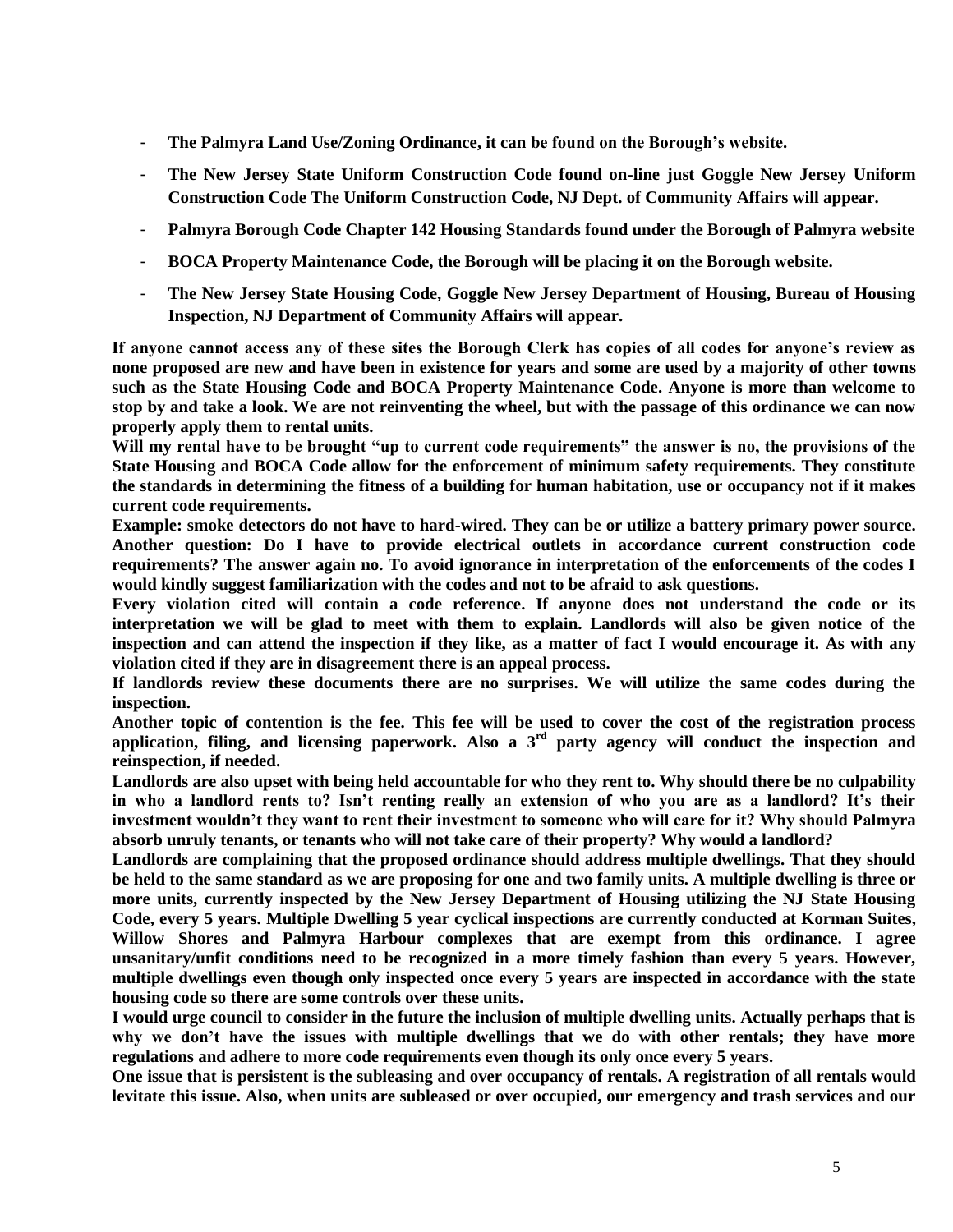**school system is abused. Why should Palmyra residents subsidize that unit to operate?**

**Some landlords say that other towns do not have a rental ordinance. To that statement I say good for those towns I assume that they do not need one.**

**I have heard some landlords in favor of the ordinance with caveats but some landlords are Palmyra residents also and drive the streets, I know I am correct as I have received multiple complaints from Palmyra landlords some in the audience tonight regarding other rental properties in town. In speaking with those landlords I have not heard any other suggestions for mitigating these impacts to our community, except that the Code Enforcement Office should be enforcing the current codes.**

**Why can't the code enforcement office conduct inspections using existing codes? The answer is I have no authority to do so where it is needed most. What is in effect now (which is the same codes that will be enforced by this ordinance) currently does not allow for the expansion of scope for the interior inspection** *and* **registration of rental units. If it could be done with current personnel and codes I wouldn't be seeking this ordinance tonight.** 

**Yes, I enforce the current codes to the exterior of the dwellings but the inside is just as important to the integrity of the rental as a whole and therefore is a reflection on the entire neighborhood. Here's the problem from a code enforcement perspective. I have no names of the tenants so I cannot issue violation notices to them. Most times I have no valid address for the owner. But when made to register, and no rental can proceed without this information, that is when you will see a difference. Then and only then will there be the ability to properly enforce codes and make accountable renters and their landlords***.*

**I have not heard one landlord state that this would be beneficial to the preservation of their property. Why wouldn't this ordinance also be used to aid the landlord in preserving the property and documenting conditions of rentals? To landlords renting is a business. This is business protection.**

**Lastly, I receive calls from Palmyra homeowners. Who have not only a financial investment but an emotional one as well. There are renters who have that same attachment and others that do not. Still some renters feel that since they do not own the property have no responsibility or personal liability towards it. Palmyra homeowners do not want to live next door to these properties. Without a registration process and frequency of inspections these blithe conditions will continue to prosper.**

**Do we want rentals in Palmyra? Absolutely, rentals have been, and always will be, a part of the culture of Palmyra. But as time has proven they need to be held to a standard of satisfactory habitation which is applied evenly and lawfully to everyone in Palmyra. This ordinance provides for an organized, uniform inspection and registration process and accountability for all.**

**At the end of the day we can argue this ordinance forever, but one thing is for sure we all have culpability. Landlords, tenants, the Borough, we ALL do. We all are witness to the cost of doing nothing. I would kindly ask Council to ask yourself a more pertinent question than should I vote for this ordinance, please ask yourself can Council no longer afford to.** 

**Mr. Bostock recognized Chief Pearlman. Chief Pearlman discussed that he had researched other towns rental ordinances and that the ones that do have better cliente in the rentals and it brings the housing stock upto higher standards. Chief Pearlman explained that the officers respond to calls with rental properties that are detoriating. One landlord in the Borough was recently cited for a nuisance property. If the Borough continues in current direction of not requiring registrations of rentals the amount of complaints and crime will rise. Chief Pearlman discussed that this ordinance will not change things overnight but it will eventually help with the value of properties.** 

**Mr. Norcross made a motion to open the ordinance to the public. Ms. Dobbs second the motion. All members present voted in favor of the motion.**

**Mr. Boyell-Moorestown explained that he has disabled tenants and a wheelchair ramp out front. He strongly objects to the written ordinance and that it has several defects. The definition of tenant and occupant will not stand up in a court of law. There is another section that is regulating the rental unit. The ordinance excludes multiple units and stressed that three (3) times. Mr. Boyell discussed that he felt that the ordinance is intrusive for one (1) and two (2) units only. The construction official stated that multiple family units are the most problem but they only get inspected every five (5) years. The scope of the inspection is unlimited and**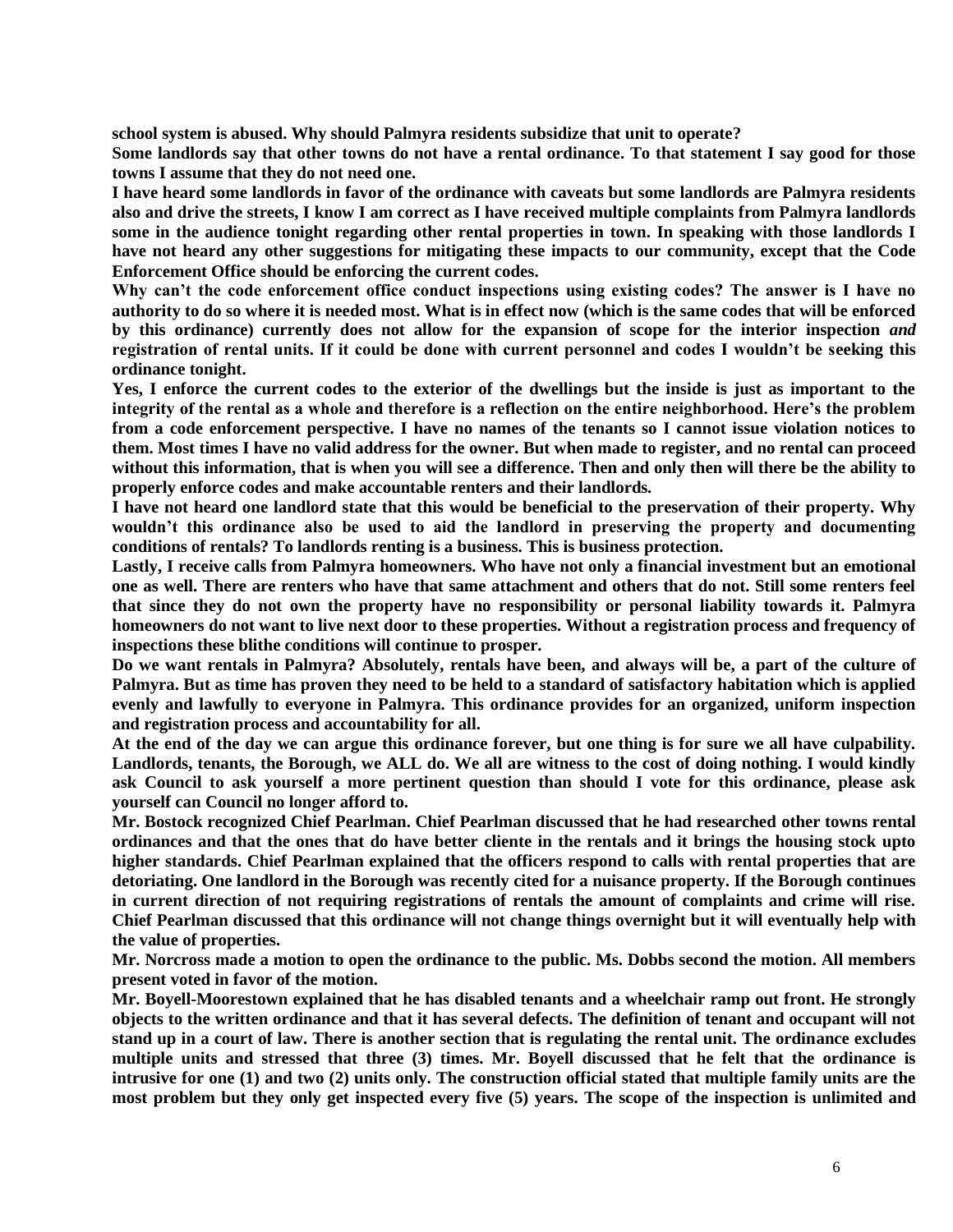**right for abuse by the system. If the inspector can look at the basement it affects the rights of the tenants. Mr. Boyell inquired as to how deep into an inspection the Borough can go. Are they allowed to fail a unit for the beds not being made or for children toys being on the floor? This ordinance allows inspectors to have their own motivations with the inspections. There is no showing that rental properties with one (1) or two (2) units are in worse condition than the multiple units. Mr. Boyell explained that the ordinance has too many unknowns for adopting it.** 

**Mr. Rainer-Riverton inquired as to why the ordinance fee was higher than other towns having the same ordinance and that the cost of reinspection will be an incentive to not pass the units. Mr. Rainer explained that other towns give several free reinspections.**

**Mrs. Arnold-real estate agent-discussed that she is co-chairman of the legislature committee of the realtors and that she would like council to consider creating a special committee to review the need and language of the ordinance before taking any action. Some towns are having legal challenges to their ordinances and the borough should wait till those are resolved. Mrs. Arnold discussed that the real estate community is concerned because of the decreasing activity in purchasing investment properties. The program cannot fund itself and that she will sit on the committee if formed.**

**Mrs. Blackeby-Highland Avenue discussed that she is disappointed with the ordinance and had sent a letter to council and Tracy in 2007 and never heard anything back. Mrs. Blackeby explained that she was opposed to the ordinance in 2007 and had wished that the borough had reached out to her before creating a new one. Mrs. Blackeby explained that there was no notification to the landlords. A few people saw the notice in the newspaper and contacted her. Mr. Gural replied that the ordinance was published in the Burlington County Times and that there is no legal requirement to mail out ordinances to residents. Mrs. Blackeby discussed that there is no requirement by the state to inspect owner-occupied units and that her home has a mother-in-law suite. The water system is co-mingle so it would be a problem to determine if the home is an owner or apartment.** 

**Mrs. Faracchio-Cinnaminson Avenue- discussed that she has two rentals in the borough and has had to do evictions notices. Mrs. Faracchio explained that she loves Palmyra and just found out about the ordinance. She discussed that notices should have gone to all the landlords to let them know this was being discussed. She currently has property in Philadelphia PA and pays \$50.00 per year as part of the mercantile licensing process for landlords. Mrs. Faracchio explained that she is self-employed and that her rental properties are her retirement and that she keeps them well maintained. The rental registration is a great way to keep track of the landlords and rental properties, but the fee is too high. She is also in favor of forming a committee to review the ordinance.**

**Mrs. MacDonald-Parry Avenue-explained that her property is owner-occupied and that there are some issues with adopting the ordinance. The ordinance states that it is to ensure that all residents live in decent housing. This seems to be bias against rental units because the ordinance is not focusing on all homes. The fee is too high in comparison to other towns. Mrs. MacDonald discussed that she is willing to accept the state guidelines of every five (5) years for inspections and if the state fee is lower why is it costing the borough so much money. Mrs. MacDonald explained that she has a stake in her property and has had a tenant for the last ten (10) years. There should be a committee so that a comprise can be reached and all homes whether rental or not should be looked at.** 

**Mrs. Shea-Riverton discussed that not every town has a rental ordinance. They need to treat rentals equally and the fee is too high. The ordinance allows for inspections and the code of the borough already allows the construction official to enter for inspections so it is not necessary to adopt a separate ordinance. Mrs. Shea explained that the current ordinance just needs to be enforced and that the 30 day requirement for change of tenant is unrealistic as some tenants need to move in right away.** 

**Mr. Blackeby-Highland inquired as to why the ordinance is not enforced now since there is one on the books. He does not understand why Mr. Austin, code enforcement cannot just go into homes now for inspections without passing an ordinance. Mr. Blackeby discussed that the Chief knows where the problem homes are located.** 

**Mrs. Mertz-Cinnaminson Avenue explained that she is a widow and trying to hold onto her home by renting**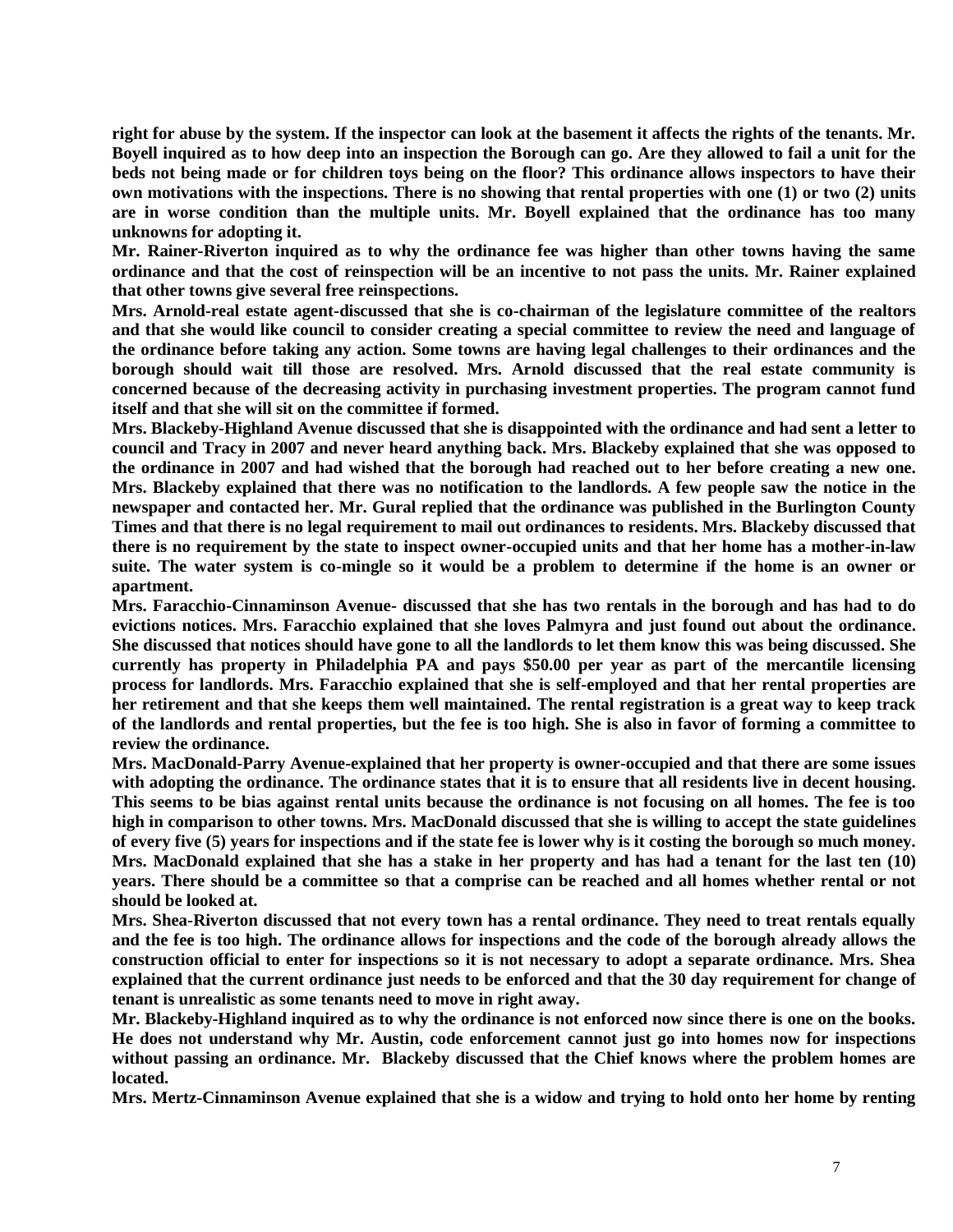**out the apartment. She pays a realtor \$1,000 a fee to fine her tenants. The landlord should not be held responsible for what the tenants do.** 

**Mr. Stokes-Cinnaminson discussed that he is in agreement that the ordinances overlap each other and that the council needs to hold the vote. The Borough cannot discrimate against tenant. Mr. Stokes explained that the cost will be absorbed by the tenant and rents are high now. He is losing money every month now due to tenants not paying rent, high tax payments. Mr. Stokes discussed that there are many homes that are vacant and not taken care of by banks. Mr. Stokes explained that a lot of landlords are small business people and cannot afford additional cost.** 

**Mr. Paulsen-Moorestown discussed that he has three (3) units and is subject to the state inspections. He has had to remove the lead in the property and also install fire lines for notifications according to the state inspectors. It has cost him about \$2500. to do all the repairs the state required.** 

**Mr. Hoover-Haddonfield explained that if he was a tenant he would not like to see someone come into the property to inspection and that he feels that it is an evasion of property. The Borough Council is not giving the tenants enough credit; they are not all bad tenants. If revenue is a problem the council should not look at the landlords to balance it. The sewer fee is already \$350.00 per unit.**

**Mrs. Butler-Arch Street discussed that she is all for making the town look better and cleaner. She has come to council many times about the conditions of the property in her area and that this ordinance does not help with the outside of the properties. No one tells the landlords to inform the tenants that they should also clean up the street in front of the property. The owner or tenant should be made to trim the grass also between the sidewalk and the curb and along the curb line of the street. Mrs. Butler inquired about the adult children who return home to live and pay rent; will they need an inspection also as a rental? Also what if a mother in law or mother has to move in with the children due to health reasons. Mrs. Butler inquired as to what happens if the parent leaves the home to the children is there an inspection requirement. Mrs. Butler explained that council needs to table the ordinance until these questions can be answered.** 

**Mr. Hirsh-Cinnaminson explained that he has been in real estate for over twenty(20) years and that the ordinance does not seem like a good idea, he agrees with Mrs. Arnold that the town is trying to force their enforcement issues down the throat of landlords. Mrs. Kilmer does an amazing job and that his rental properties in the town look nicer than the homes on the street. Mr. Hirsh discussed that the town cannot really tell if some homes are duplexes and that only a landlord registration form should be required not an annual inspection or fee. The state inspects every five (5) years and there is always a different inspector. He will also sit on a committee for the ordinance.**

**Mrs. Fallows-Moorestown discussed that she owns rental units in Palmyra and that the town cannot hold landlords responsible for their tenant's actions. Mrs. Fallows explained that it has been challenged in the courts. The Borough cannot treat the landlords different than the homeowners, everyone is a taxpayer. Mrs. Fallows also discussed that no one in the borough reached out to the landlords for their input and that she cares about the town and has been a property owner since 1998.** 

**Mr. Schwering-Garfield Avenue explained that the inspections will be too frequent if they are done annually and at a change of tenant. Many times the landlord need to move someone in quickly and thirty (30) days is too long to wait for an inspection. Mr. Schwering discussed that there needs to be a list of what the inspectors will be looking for with the inspection. He as a landlord checks the references of his tenants and many times has a background check for criminal activity. There should be representation of landlords on a committee for the ordinance.** 

**Mr. Kay- West Second Street-inquired as to who was on the committee to review the ordinance and that he was told last week by Mrs. Kilmer that they can enforce the outside of the property under code enforcement. Mr. Kay explained that the borough needs to enforce their current ordinances and that the areas around the high school are deplorable.** 

**Mr. Welsh-Highland Avenue discussed that he understands that multiple rental units are not in the ordinance, but that he thinks the ordinance is an overkill and burdensome. Mr. Welsh explained that he feels that the borough is against everyone who spoke by not allowing them additional time to express their concerns. No one objects to registering a property, but he is not sure that the ordinance is legal and request**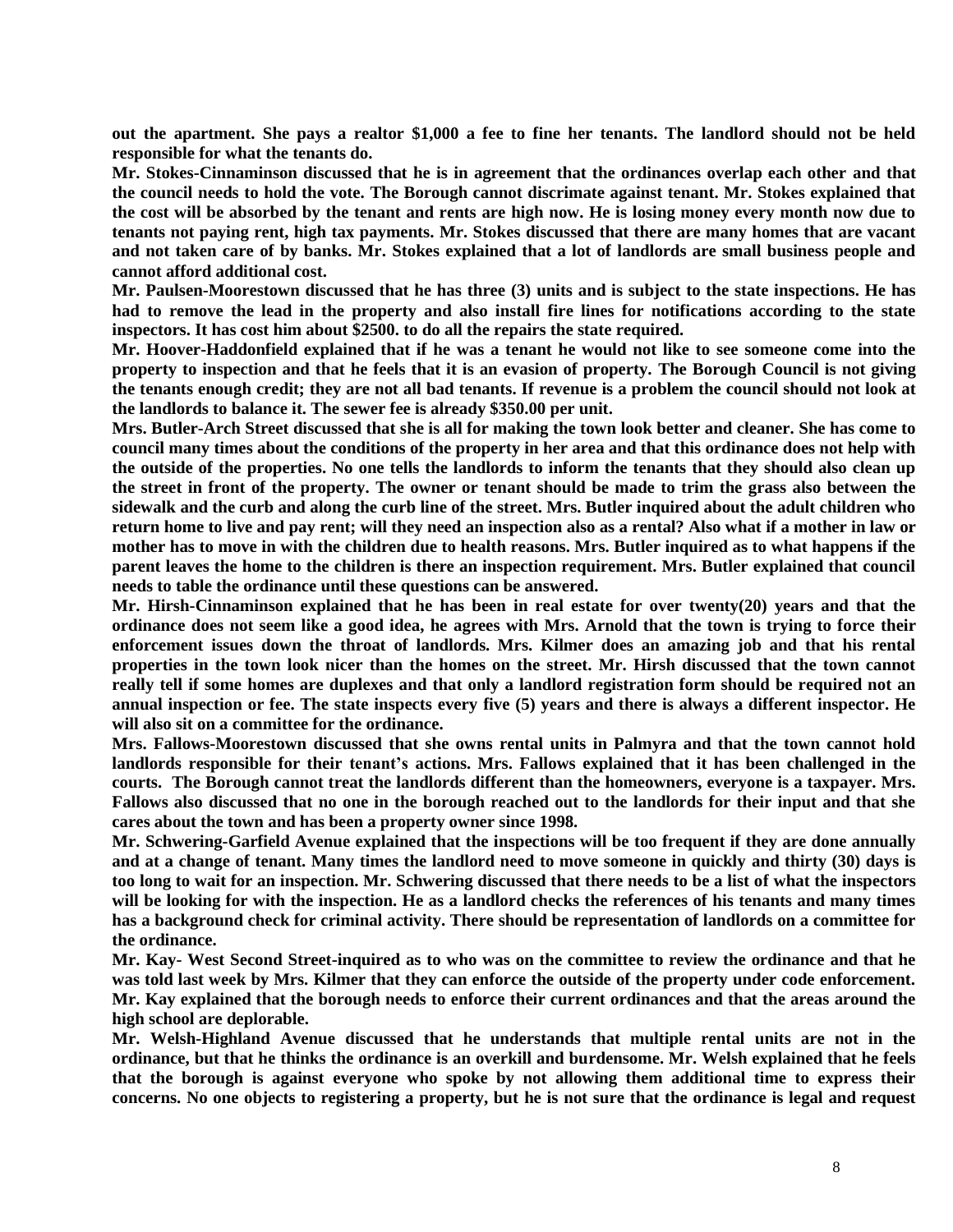**that it be held for further discussion.**

**No one else from the public wishing to be heard, Mrs. Riener made a motion to close the public portion of the ordinance, Mr. Norcross second the motion. All members present voted in favor of the motion.**

**Mrs. Riener thanked everyone for coming and explained that there was an ad-hoc committee formed for the last five (5) years that was to address this issue. The Chairman of that committee was landlord and the council had a difficult time finding additional people to sit on the committee. Mrs. Riener explained that she was also a member of the committee and that many times meetings were not held as members did not attend. Mrs. Riener explained that the ordinance has been discussed at council meetings since January and that part of the process was to look at the housing stock. Mrs. Kilmer does enforce the codes but that there is a process which she has to follow and many times the cases end up in court. The Borough is trying to raise the quality of the housing stock for all residents.** 

**Mr. Gural explained that after the adoption of the budget Mr. Austin was hired as deputy code enforcement officer and has issued over 800 violations for exterior needs. Mr. Gural discussed that the sewer billing will be going to water usage for part of the year and that should lower the sewer bills for many residents. The rental inspections fee of \$125. covers the first inspection and one reinspection. Mr. Gural also explained that all ordinances are published in the Burlington County Times for first and second reading notices. It would be cost prohibitive to mail out a notice to every resident every time an ordinance or resolution is passed.** 

**Mr. Norcross made a motion to adopt the ordinance, Mrs. Riener second the motion. At the call of the roll, the vote was:**

**AYES: Ms. Dobbs, Mrs. Riener, Mr. Norcross, Mrs. Ragomo Tait, Mr. Bostock**

**NAYES: None. The ordinance was adopted on second and final reading and will take effect after publication according to law.** 

**Council took a two minute break.** 

**D. Ordinance 2013-16 , An Ordinance Creating A Housing Department And The Positions Of Housing Official And Housing Inspectors. Mayor Scheffler read the title of the ordinance into the record. Mrs. Ragomo Tait made a motion to open the ordinance to the public, Mr. Bostock second the motion. All members present voted in favor of the motion.**

**Mrs. Arnold-Oregon Avenue inquired as how the inspectors would be paid and is salary covered by the fees. Mayor Scheffler replied that there is no salary in the ordinance and that many positions in the borough are combined with other positions with no salary.** 

**Mr. Higgins-Henry inquired as to the qualifications for the position? Mr. Rosenberg read part of the ordinances that list the qualifications: Possession of a valid Hotel and Multiple Dwellings Officials License issued by the NJ Department of Community Affairs, at least three (3) years' experience in administrating the housing code as a housing code official, licensure as a building or fire inspector by the NJ Department Affairs, a valid NJ drivers license. Mr. Higgins inquired if anyone on staff had those qualifications. Mr. Gural replied that the council is considering hiring a private contractor for the inspections.**

**Mrs. MacDonald-Parry Avenue discussed that if the inspectors were not going to be employees who would they report and what company would be doing the inspections. Mayor Scheffler replied that the borough would have to go out for formal bidding process for the company and that they would still be responsible to the borough. Mrs. MacDonald inquired if the fees from the rental ordinance would pay for this ordinance**

**No one else from the public wishing to be heard, Mrs. Riener made a motion to close the public portion, Mr. Norcross second the motion. All members present voted in favor of the motion.** 

**Mr. Bostock made a motion to adopt the ordinance, Mr. Norcross second the motion. At the call of the roll, the vote was:**

**AYES: Ms. Dobbs, Mrs. Riener, Mr. Bostock, Mrs. Ragomo Tait, Mr. Norcross.**

**NAYES: None. The ordinance was adopted on second and final reading and will take effect after publication according to law.** 

**E. Ordinance 2013-17 , An Ordinance Requiring A Certificate Of Occupancy Upon The Sales Of Any**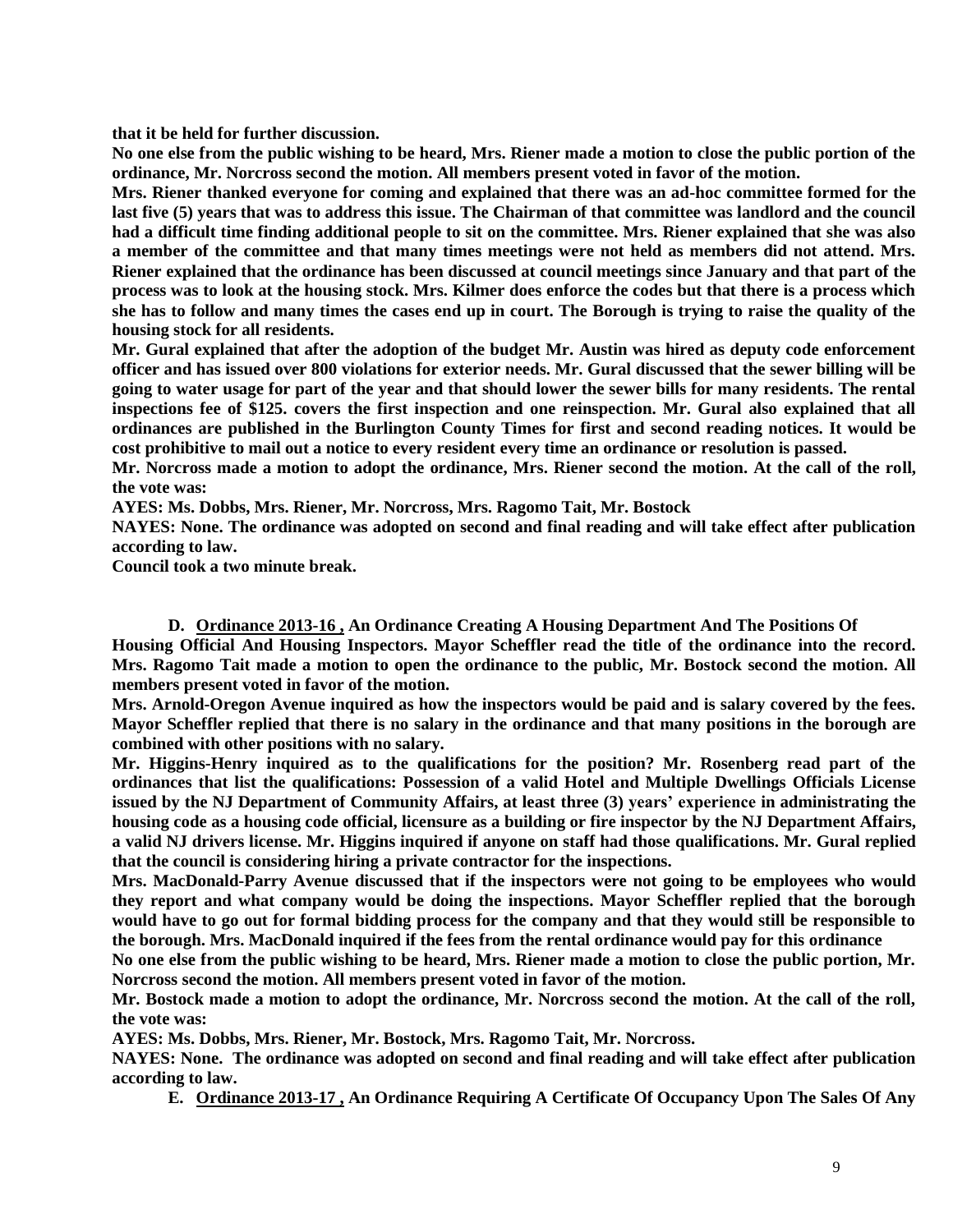**Residential Property. Mayor Scheffler read the title of the ordinance into the record. Mayor Scheffler explained that this ordinance requires anyone selling their property to have an inspection completed. Mr. Bostock made a motion to open the ordinance to the public, Mr. Norcross second the motion. All members present voted in favor of the motion.** 

**Ms. Veitenheimer-Rowland Street inquired if there are provisions in the ordinance for someone to purchase or sell a property as is. Mr. Gural replied that there is a provision for temporary resale certificate. Ms. Veitenheimer inquired about the inspection if there is a paper change such as in a divorce or leaving the property to an heir. Mr. Rosenberg replied that he will research the issue but the ordinance does call for exemptions and that if the matter is not addressed in the ordinance the council will modify the ordinance at a later date.** 

**Mrs. Butler-Arch Street-discussed that she thought there was already an ordinance in place for resales. Mayor Scheffler replied that the borough is actually one of the few remaining towns in the surrounding area that does not have a resale ordinance. Mrs. Butler explained that she remembers a family member having to obtain some type of inspection before they could sell. Mrs. Riener explained that there is an inspection required by the fire inspectors for a resale.** 

**Mr. Rosenberg informed council that after reviewing the ordinance for resale certificates it does address the transfer by divorce or if a property is left to an heir and does not constitute a sale.** 

**Mrs. Shea-Riverton discussed that the inspection for the sale of property does not make it equal for landlords with the rental registration.** 

**Mrs. Riener explained that it is not an issue of equality but an attempt to address all of the housing issues in the borough. There is also an ordinance to deal with vacant properties. Mrs. Riener explained that there are fees associated with the ordinances and also penalties for not complying. Mrs. Riener also explained that the ordinances are not about money making revenue for the borough and that all residents are required to have a resale inspection. Mr. Rosenberg explained that tenants are in a different position than property owners and that they do not have means or ways to move if they complain about their landlords.** 

**Mrs. Arnold-Oregon Avenue inquired about the timeframe that an inspection is valid for the sale of a property; many times the sale is postponed or falls through.** 

**Mr. Boyell-Moorestown discussed that if the council is intending to make all properties equal then is it the same criteria as the rental ordinance inspections. Mr. Gural replied that the inspections will be following the same codes.** 

**Mrs. Riener made a motion to close the public portions, Mr. Norcross second the motion. All members present voted in favor of the motion. Mr. Norcross made a motion to adopt the ordinance on second reading, Mrs. Riener second the motion. At the call of the roll, the vote was:**

**AYES: Ms. Dobbs, Mrs. Riener, Mr. Bostock, Mrs. Ragomo Tait, Mr. Norcross.**

**NAYES: None. The ordinance was adopted on second and final reading and will take effect after publication according to law.**

**F. Ordinance 2013-18 , An Ordinance Amending Chapter 43-Police Department, Section 43-10,**

**Requirements. Mayor Scheffler read the title of the ordinance into the record. Chief Pearlman explained that this would lower the age to 18 per federal law. Mr. Bostock made a motion to open the ordinance to the public, Mrs. Riener second the motion. All members present voted in favor of the motion.** 

**Mrs. Butler discussed that she is not in favor of lowering the age for an officer. Chief Pearlman explained that many officers over the years started out at a young age and advanced through the ranks of the department to retire. It is a federal requirement and the ordinance just brings the borough in line. Mayor Scheffler explained that they still have to go through the entire review process.**

**No one else from the public wishing to be heard, Mrs. Riener made a motion to close the public portion, Mrs. Ragomo Tait second the motion. All members present voted in favor of the motion. Mr. Norcross made a motion to adopt the ordinance on second reading, Mr. Bostock second the motion. At the call of the roll, the vote was:**

**AYES: Ms. Dobbs, Mrs. Riener, Mr. Bostock, Mrs. Ragomo Tait, Mr. Norcross.**

**NAYES: None. The ordinance was adopted on second and final reading and will take effect after publication**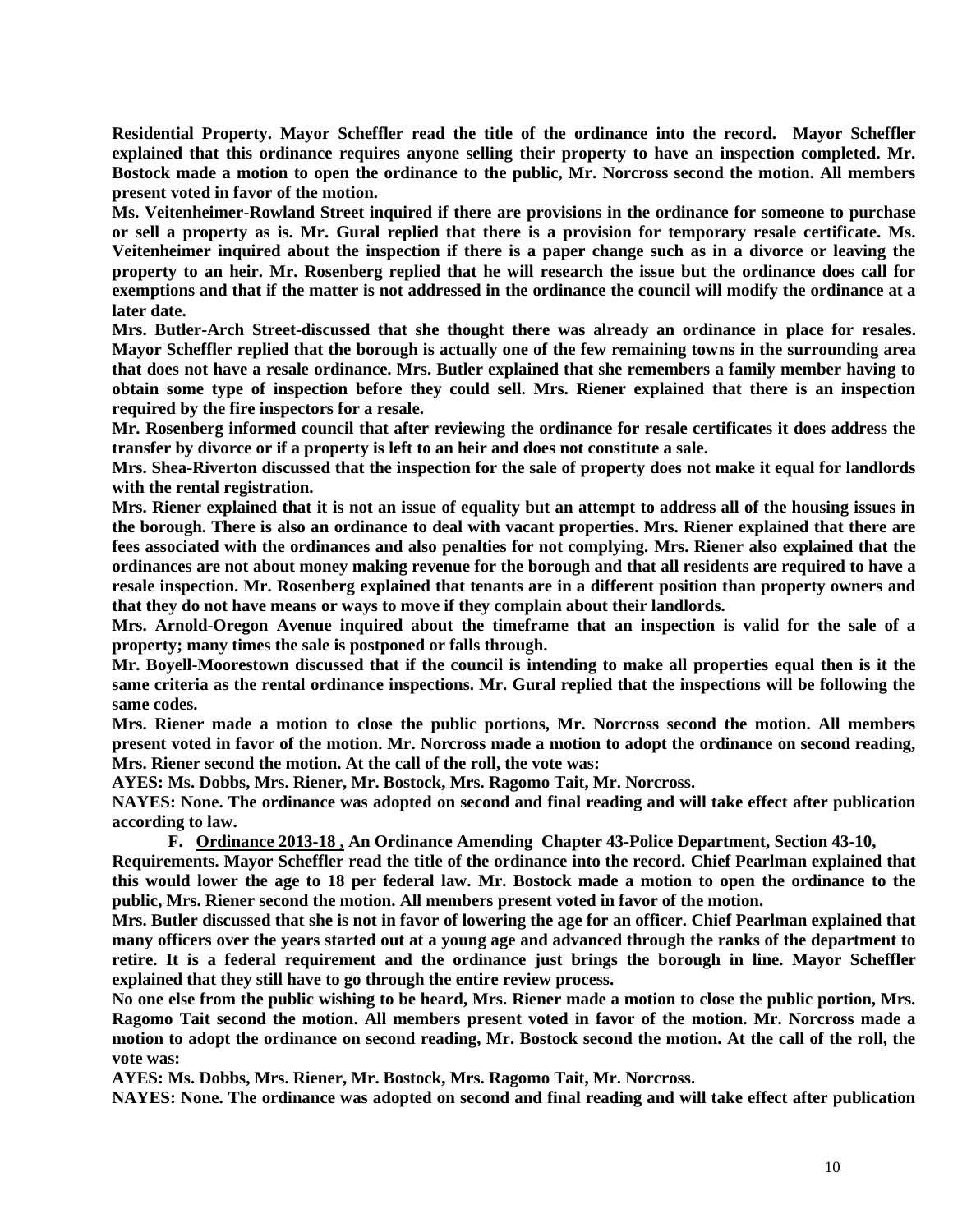**according to law.**

**G. Ordinance 2013-19, An Ordinance Amending Chapter 195-Peace And Good Order, Section 195-8- Violations And Penalties. Mayor Scheffler read the ordinance by title into the record. Chief Pearlman explained that this just brings the section current for fines under Chapter 195-Peace and Good Order. Mrs. Ragomo Tait made a motion to open the ordinance to the public, Mr. Bostock second the motion. All members present voted in favor of the motion. No one wishing to be heard, Mr. Bostock made a motion to close the public portion, Mr. Norcross second the motion. All members present voted in favor of the motion. Ms. Dobbs made a motion to adopt the ordinance, Mrs. Ragomo Tait second the motion. At the call of the roll, the vote was:**

**AYES: Ms. Dobbs, Mrs. Riener, Mr. Bostock, Mrs. Ragomo Tait, Mr. Norcross.**

**NAYES: None. The ordinance was adopted on second and final reading and will take effect after publication according to law.**

**H. Ordinance 2013-20, An Ordinance To Regulate Vacant/Abandoned Properties. Mayor Scheffler explained there are a lot of vacant properties that are not being maintained and that this ordinance is needed to enforce the code issues. There are large penalties attached to the ordinance as well as a registration fee. Mrs. Ragomo Tait made a motion to open the ordinance to the public, Ms. Dobbs second the motion. All members present voted in favor of the motion.** 

**Mrs. Butler-Arch Street inquired as to how that will help Mrs. Kilmer find owners of the properties. Mrs.**  Butler discussed that a 4<sup>th</sup> street property has been abandoned and the owners have disappeared, so who will **be cited. Mr. Rosenberg explained that the owner of record is listed on the tax records and also many banks send in notices to the borough. Mr. Gural explained that many owners do move away and cannot be traced. The Borough has to wait for someone to give notice of foreclosure. Mr. Gural discussed that an investor or bank is usually paying the taxes on a vacant property, some properties go to sheriff sale and the borough has to wait till the new owner files. Mr. Rosenberg explained that a violation can be a \$1,000 or more and fines can be placed as liens on the properties. Mrs. Butler discussed that years ago a property owner had stated that he would not take care of his property and now it has become a dumping ground.**

**Mrs. Arnold-Oregon Avenue explained that she is a foreclosure specialists and that there is not enough money left for banks to do anything. The closing costs with the liens on properties are too high to allow someone to purchase them. Mrs. Riener discussed that it is a quality of life issue for the residents around the properties. No one should have to live next to an unkempt property. Mr. Gural explained that a bank can always change the amount of closing costs to sell a property, but they must pay the borough the liens and taxes; there is no way to reduce that amount.** 

**Mrs. Veitenheimer-Rowland Street inquired if this affects the homeowner who is trying to sell their home and has left; also does it affect the landlords when the tenants move out. Mayor Scheffler replied that the vacant ordinance is not for change of tenants, it is not the purpose of the ordinance. Mrs. Veitenheimer inquired as to when the properties have to register? Mayor Scheffler explained that the definitions for the ordinance are contained within the ordinance and that the ordinance does not become effective immediately. Mrs. Riener explained that if there is an agreement of sale or the home is under contract it is not listed as vacant.** 

**Mrs. Butler-Arch Street advised council that she has reached out to Mrs. Kilmer about vacant properties and that there are many with no one in the property. Mrs. Butler discussed that the Borough should maintain these properties.**

**No one else wishing to be heard, Mr. Norcross made a motion to close the public portion, Mrs. Riener second the motion. All members present voted in favor of the motion.**

**Mr. Norcross made a motion to adopt the ordinance on second and final reading, Mr. Bostock second the motion. At the call of the roll, the vote was:**

**AYES: Ms. Dobbs, Mrs. Riener, Mr. Bostock, Mrs. Ragomo Tait, Mr. Norcross.**

**NAYES: None. The ordinance was adopted on second and final reading and will take effect after publication according to law.**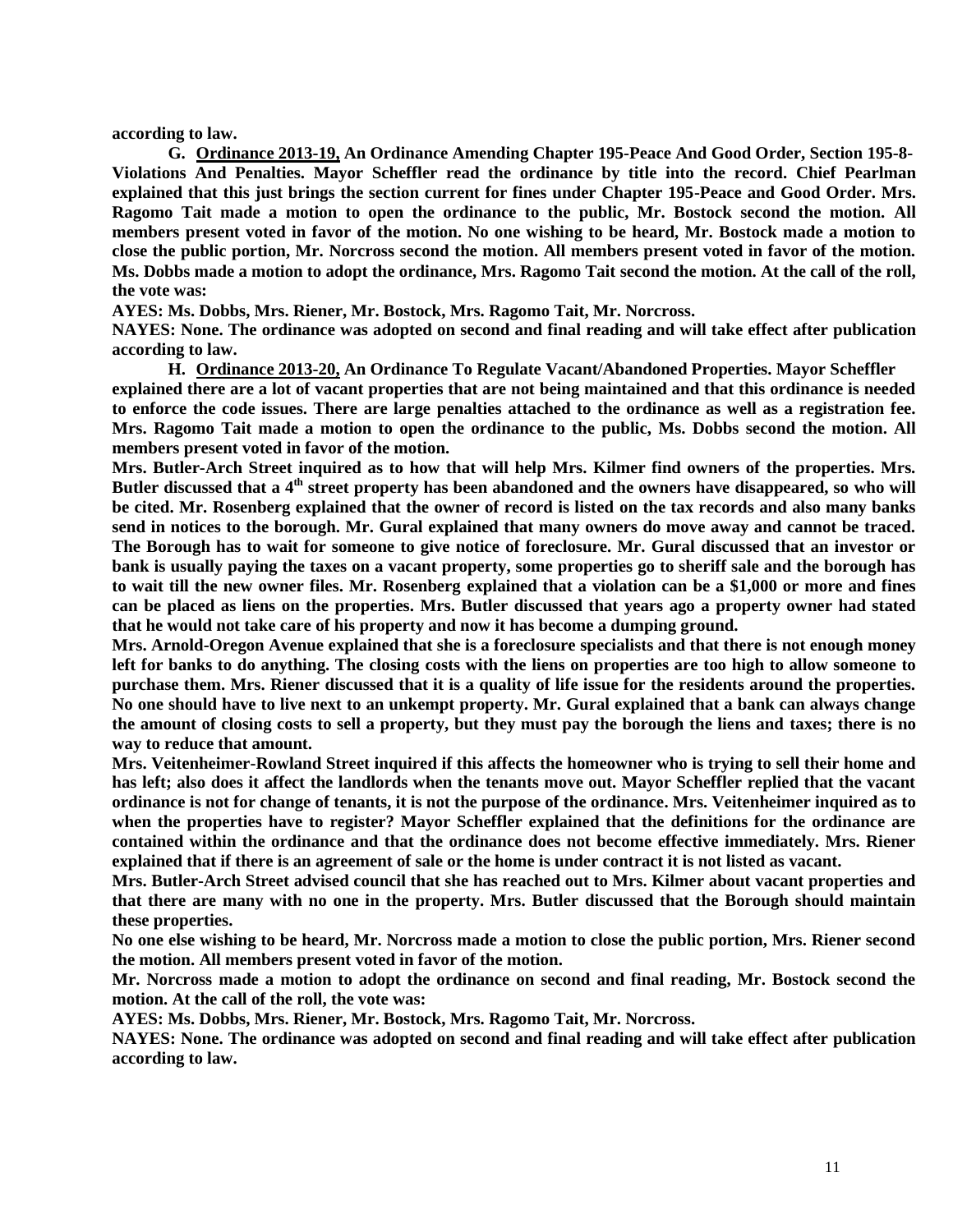#### **COMMITTEE REPORTS.-**

**Construction/Land Use/Shade Tree- Mrs. Riener reported that she has had conversations with Mrs. Kilmer regarding the use of front porches for clotheslines. Residents are hanging their clothes out to dry on their front porches. There was no Land Use Board meeting last month and the Shade Tree Committee has been working hard.**

**Public Events- Mrs. Ragomo Tait thanked everyone for coming out to the Memorial Day Observance. There will be a resume workshop at the community center on June 24 with partnering**  with the Burlington County College. Mrs. Ragomo Tait reported that on July 16<sup>th</sup> there will be a **summer movie at the band shell.**

**Public Works/Sewer-Ms. Dobbs reported that the report from Mr. Ryan is on file.** 

**Mayor Scheffler discussed that the new trash carts were delivery today to half the town and the rest will be deliver tomorrow. This Friday will start the once a week pick up on the same day for the entire town. Mr. Gural explained that the current plan is to charge \$95.00 for a residential unit cart if a homeowner wants a second cart. There is additional cost to the Borough for any additional carts including extra tipping fees. A letter was placed inside each trash cart that was delivered and it is also on the website. There is a list of the current trash rules on the website as well. Mr. Gural explained that there is an estimated saving of around \$500,000 for using the trash carts. Mayor Scheffler explained that there was also an email blast about the new carts as well as information on the website.** 

**PUBLIC COMMENTS. Mr. Norcross made a motion to open the meeting to the public, Mr. Bostock second the motion. All members present voted in favor of the motion.**

**Mr. Smith-VanSant inquired about the charge for the extra cart and if it was a onetime fee or yearly fee. Mr. Gural replied that it would be one time charge.**

**Mrs. MacDonald-Parry Avenue inquired about the rental units and the trash carts. Mr. Gural replied that each rental unit will receive one cart. Mrs. MacDonald discussed the rental ordinance and that the fees are too expensive especially when changing a tenant. There should a change to the ordinance for change of tenant's inspections.**

**Mr. Smith-VanSant inquired if you rent to one particular person and they have another person move in with them, do you have to have the unit reinspected. Mr. Rosenberg replied that it would be a judgment call on Mrs. Kilmer to determine if there was a change of tenant.** 

**Mr. Boyell-Moorestown discussed that certain parts of the ordinances wording are more for rooming houses and hotels instead of apartments or homes. The council should not be governing the amount of people sleeping in a particular room; the occupancy issue should be removed for the bedrooms. Mr. Boyell discussed that two adults take up more room than two small children and that the ordinance also will prevent a parent from having their newborn sleep in the same room with them. Mr. Boyell explained that he understands that many issues of the ordinance are for the safety of the police, firefighter and EMS personnel, but that the ordinance is not well written and is unconstitional in many areas. Mr. Bostock replied that he rides his bike around the borough during the day, but took a ride with Chief Pearlman at night and it was a different environment. Mr. Boyell discussed that it is hard to justify safety after reading the ordinance.** 

**Mrs. Arnold-Oregon Avenue thanks everyone for handling theirselves at the meeting, it was a very emotional meeting and people did get to speak their thoughts.**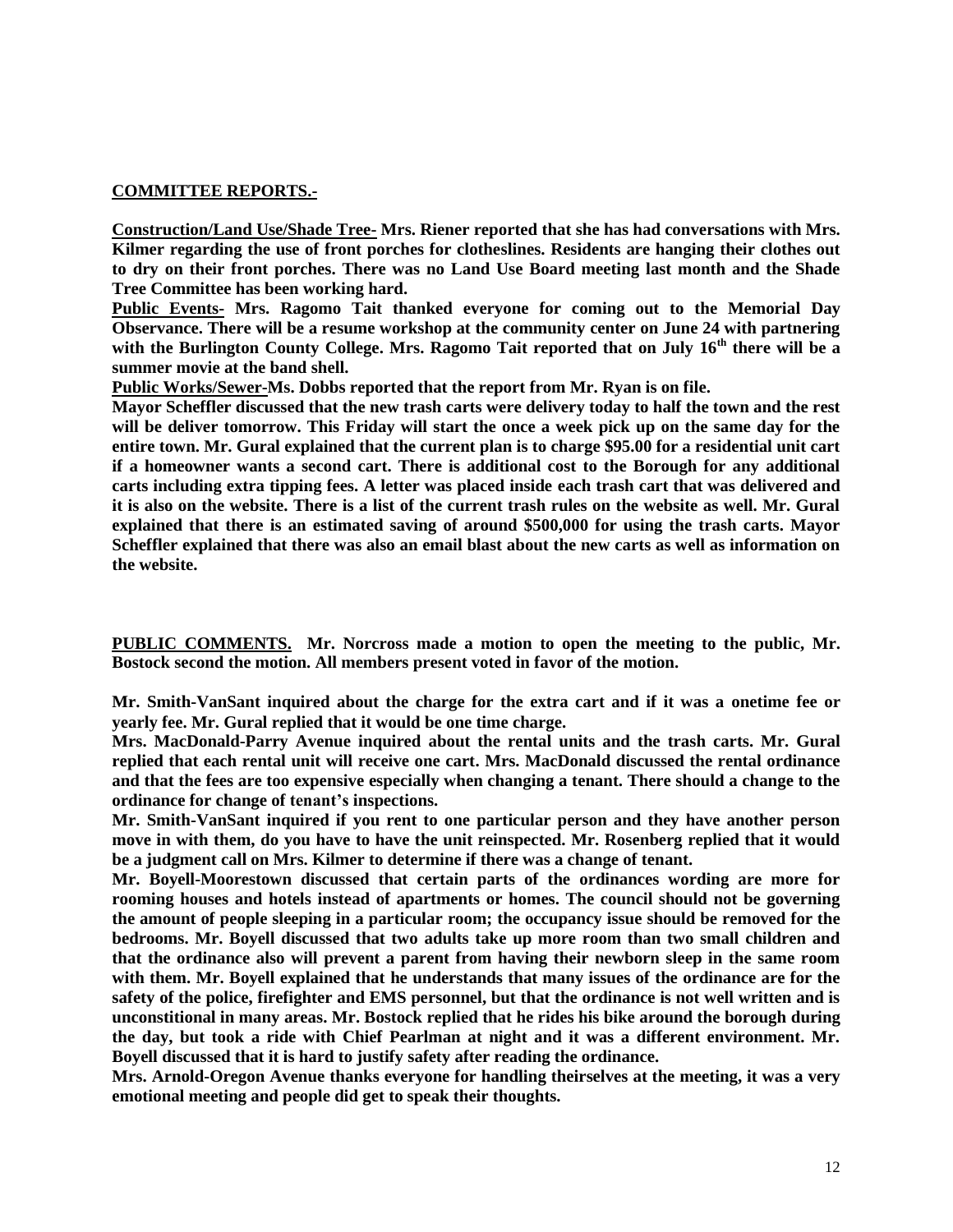**Mrs. Veitenheimer-Rowland Street inquired as to what happens if the trash carts break or the lid comes off as they did with the recycling carts. Mr. Gural explained that they are covered by warranty and that a resident should let the borough know when the cart breaks. The carts are owned by the borough. Mr. Gural discussed that if you move you cannot take the cart with you and that they have serial numbers that correspond to the address.** 

**Chief Pearlman reported that Lt. Campbell and Sgt. Murphy graduated from the leadership program and also Jeremy Kankorski graduated from the academy.**

**Mrs. Lynch-Cinnaminson Avenue inquired if after the first two years the ordinance is not working to clean up the town and tenants did not move out will council reconsider the ordinance. Mayor Scheffler explained that the borough council always has the right to revisit and discuss an ordinance. Mrs. Lynch explained that her children live in her rentals and that it will be an additional burden to pay the fees and have them inspected every year. The ordinance is not an incentive for the good landlords. Mayor Scheffler explained that the council is not opposed to listening to residents on the ordinance, but that there is a large problem with some of the rental properties. There are rental properties in her neighborhood that are not in good shape, but that she does appreciate the good landlords for keeping their properties up to date. Mr. Norcross discussed that 99 percent of the people present tonight are not the problem; the people who do not show to discuss the issues are usually the ones who have problems. Mrs. Riener explained that the ordinance was never intent to be punitive and that there was a committee for the last several years and that not only was the Chairman a landlord, but a realtor also sat on the committee.** 

**Mr. Boyell-Moorestown discussed that the landlords should have been given notifications of the ordinance. Mrs. Riener explained that the law does not require that mailings of ordinance be done, as long as it is advertised in the newspaper. Mayor Scheffler explained that parking ordinances are changed all the time and it would not be fiscal responsible to mail out an ordinance to everyone that it would affect.** 

**Mrs. Shea-Riverton discussed that one of the reasons that people who keep their properties in order are upset is that they will have to have them inspected. Mrs. Shea inquired as to what the plan was for illegal apartments? Mayor Scheffler replied that the borough is looking at the sewer bills and tax roles as well as other avenues to locate illegal rentals and that they will be addressed. Mrs. Shea explained that she was at the meetings when the ordinance was addressed the last two times and nothing has changed since then. Mayor Scheffler explained that things have changed and that the housing stock is detoriating since the ordinance was not adopted previously.** 

**Mr. Smith-VanSant- discussed that the borough is penalizing the good landlords for the 1% of bad landlords that do not keep their property in good shape. Mayor Scheffler explained that an inspection by the borough will help the landlords as well to know if the tenant is keeping the property in good shape or destroying the inside.** 

**Mrs. Lynch-Cinnaminson Avenue discussed that a lot of questions were asked during the rental ordinance public section and that they were not all answered. Mayor Scheffler explained that there is no requirement for the council to respond to every question. There were a lot of questions about technicalities of the ordinance, but that the council has faith in the solicitor Mr. Rosenberg. Mrs. Lynch explained that if council had answered all of the questions the tone of the meeting may have calmed down more.** 

**Mrs. Shea-Riverton discussed that she is annoyed that illegal landlords have made the borough put pressure on the other landlords. Mr. Bostock replied that the landlords should have pressure placed on them by other landlords to clean up their properties as well. Mrs. Riener explained that all week long she refers calls to Mrs. Kilmer or Mr. Austin for code violations.** 

**Mrs. MacDonald-Parry Avenue inquired about the 800 violations that Mr. Gural had talked about and does council know how many pertain to rental units.**

**No one else from the public wishing to be heard, Mr. Norcross made a motion to close the public portion, Ms. Dobbs second the motion. All members present voted in favor of the motion.**